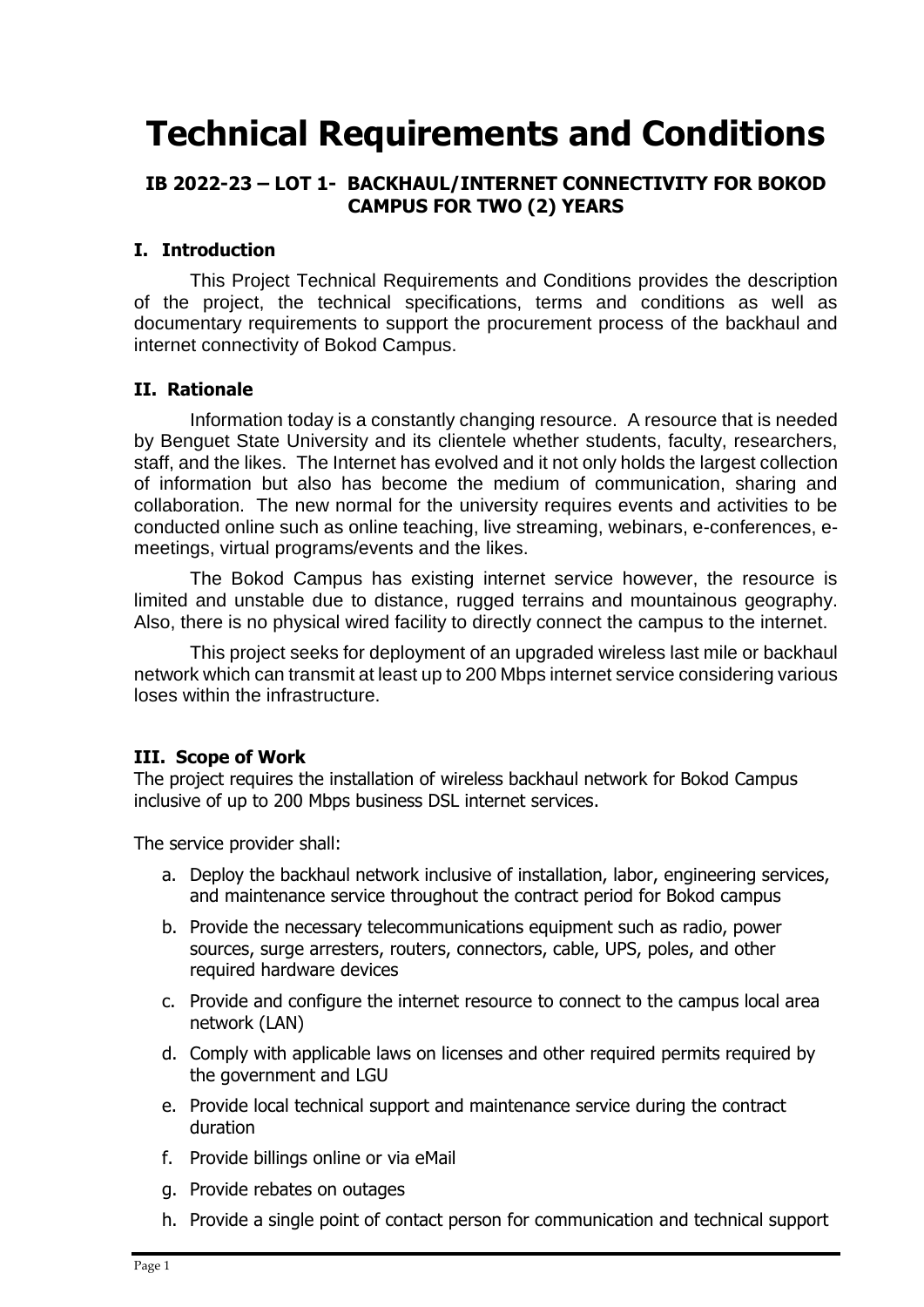## **IV.Qualification Requirements**

The service provider:

- a. Must be a registered IT telecommunications service provider with digital network installation as one of its major service
- b. Must have the capacity and ability to provide local maintenance services and technical support within the next business day
- c. Must have a proven track record with at least five (5) years in business in digital wired/wireless networking deployments catering to government and private companies
- d. Have implemented at least 2 similar projects in the deployment of a backhaul network

### **V. Technical Requirements**

- a. Bidders must submit detailed work plan specifying installation design, detailed activities, connectivity diagram up to the end user premise
- b. Service provider shall provide of technical support services through phone or email with 8 hours response time.
- c. Complete the delivery of the functional network within 60 calendar days from the receipt of the Notice to Proceed
- d. Network Infrastructure Testing
	- a. Upon installation, the connectivity will be tested for 3 working days. During the testing period, the connectivity shall be tested for its compliance to the technical terms and conditions provided.
	- b. There must be no interruption during the testing period except for causes that is out of the university and the service provider's control. Examples are power interruptions and natural disasters.
	- c. If any of the foregoing conditions are not met, the testing period shall be reset until all conditions are satisfied continuously for 3 working days. An inspection and acceptance report shall be issued by the university inspection team once all conditions are met.
	- d. Envisioned scenario



**Note: The number of nodes will depend upon the evaluation of the service provider**